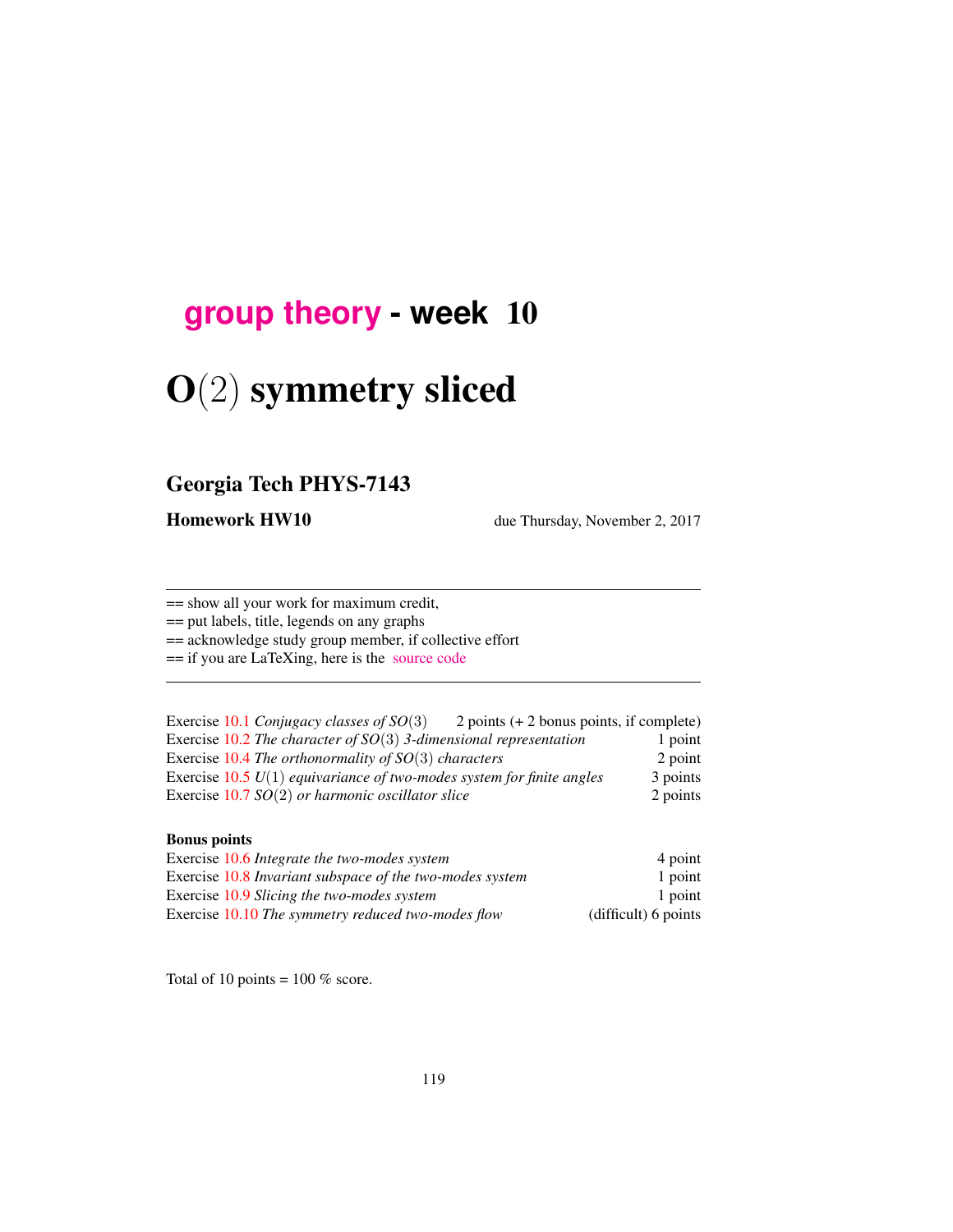2017-10-24 Predrag Lecture 18 Lie groups, algebras Bridging the step from discrete to continuous compact groups: invariant integration measures, characters, character orthonormality and completeness relations.

Reading: ChaosBook.org Chap. *[Continuous symmetry factorization](http://birdtracks.eu/courses/PHYS-7143-17/rpo.pdf)* (last updated October 26, 2017), only Sect 26.1 *Compact groups*.

#### 2017-10-26 Predrag Lecture 19  $O(2)$  symmetry sliced

Reading: sect. 10.3 *Two-modes SO*(2)*-equivariant flow*. For the long version, see ChaosBook.org Chap. *[Relativity for cyclists](http://birdtracks.eu/courses/PHYS-7143-17/continuous.pdf)*(last updated October 26, 2017), and ChaosBook.org Chap. *[Slice & dice](http://birdtracks.eu/courses/PHYS-7143-17/slice.pdf)* (last updated October 26, 2017), Sect. 13.1 *Only dead fish go with the flow* to Sect. 13.5 *First Fourier mode slice*. This is difficult material, so it is OK if you do not get it this time around. None of this will be on the final - the main point is that once you face a nonlinear problem, nothing is easy - not even rotations on a circle.

#### 10.1 Literature

[C. K. Wong](http://ckw.phys.ncku.edu.tw/) *Group Theory* notes, Chap 6 *[1D continuous groups](http://ckw.phys.ncku.edu.tw/public/pub/Notes/Mathematics/GroupTheory/Tung/Powerpoint/6._1DContinuousGroups.ppt)*, works out in full detail the representations and Haar measures for 1-dimensional Lie groups, and explains the difference between rotations and translations.

Chen, Ping and Wang [1] *Group Representation Theory for Physicists*, [Sect 5.3](http://chaosbook.org/library/Chen5-2.pdf) *Lie algebras* and Sect 5.4 *Finite transformations* work out several SU(2) and O(3) examples. Sects 5.5, 5.6 and 5.7 also merit a quick read.

In his group theory notes D. Vvedensky, [chapter 8,](http://birdtracks.eu/courses/PHYS-7143-17/VvedenskyCh8.pdf) sect. 8.3 *Axis–angle representation of proper rotations in three dimensions*, has a very nice discussion of the (10.2) parametrization of the  $SO(3)$  3-dimensional group manifold: the parameter space corresponds to the interior of a sphere of radius  $\pi$ , and the over the classes of SO(3) is given by integral over spherical shells. In sect. 8.4 he derives the Haar measure (without calling it so).

In sect. 8.5 Vvedensky says: "For  $SO(2)$ , we were able to determine the characters of the irreducible representations directly, i.e., without having to determine the basis functions of these representations. The structure of  $SO(3)$ , however, does not allow for such a simple procedure, so we must determine the basis functions from the outset." That I disagree with; in [birdtracks.eu](http://birdtracks.eu) sect. 15.1 *Reps of SU*(2) I construct the irreps and label them by their Young tableaus with no recourse to spherical harmonics.

#### 10.2  $SO(3)$  character orthogonality

In 3 Euclidean dimensions, a rotation around z axis is given by the  $SO(2)$  matrix

$$
R_3(\varphi) = \begin{pmatrix} \cos \varphi & -\sin \varphi & 0 \\ \sin \varphi & \cos \varphi & 0 \\ 0 & 0 & 1 \end{pmatrix} = \exp \varphi \begin{pmatrix} 0 & -1 & 0 \\ 1 & 0 & 0 \\ 0 & 0 & 0 \end{pmatrix} . \tag{10.1}
$$

PHYS-7143-17 week10 120 2017-11-01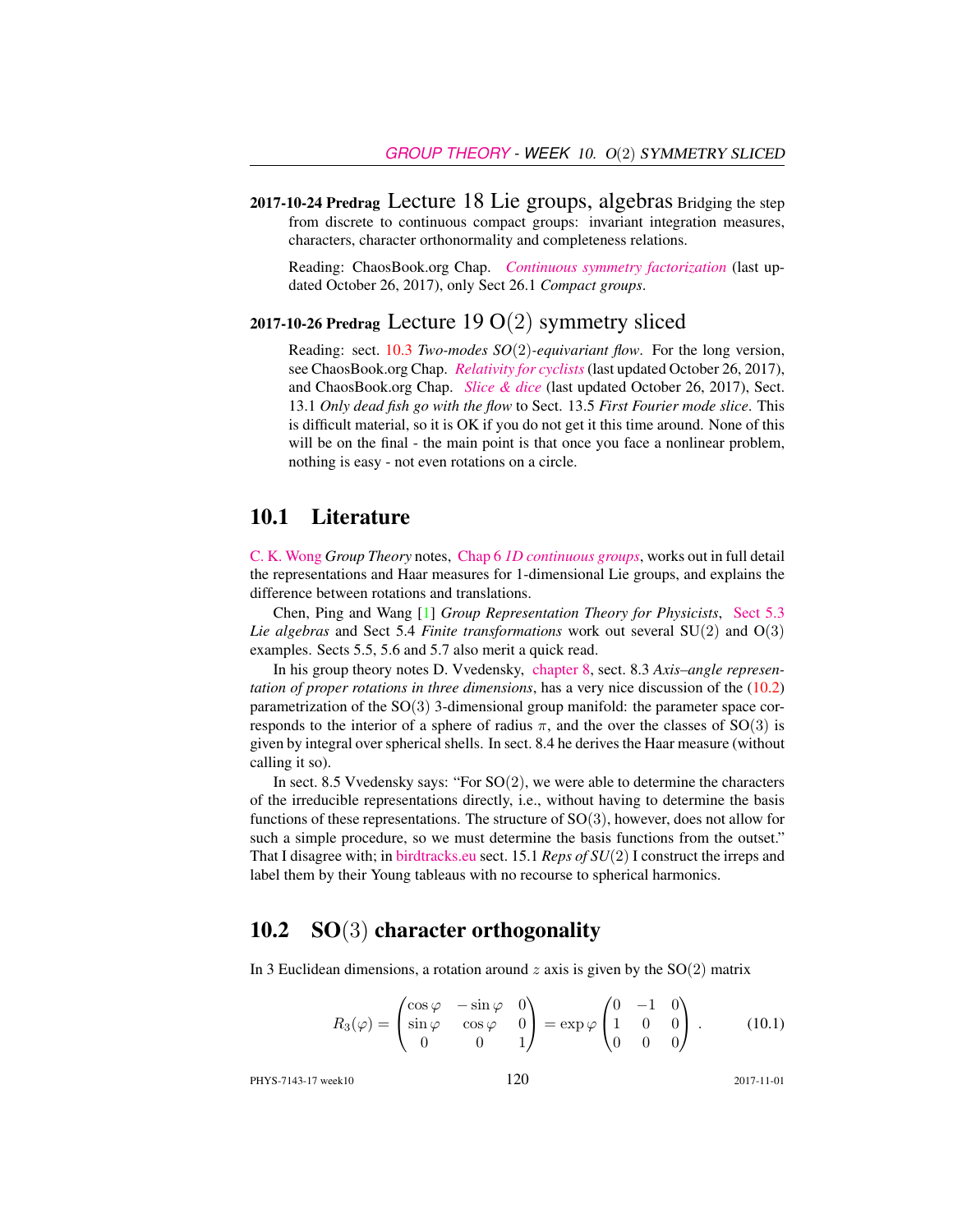An arbitrary rotation in  $\mathbb{R}^3$  can be represented by

$$
R_{\boldsymbol{n}}(\varphi) = e^{-i\varphi} \boldsymbol{n} \cdot \boldsymbol{L} \qquad \boldsymbol{L} = (L_1, L_2, L_3), \qquad (10.2)
$$

where the unit vector  $n$  determines the plane and the direction of the rotation by angle  $\varphi$ . Here  $L_1, L_2, L_3$  are the generators of rotations along  $x, y, z$  axes respectively,

$$
L_1 = i \begin{pmatrix} 0 & 0 & 0 \\ 0 & 0 & 1 \\ 0 & -1 & 0 \end{pmatrix}, \quad L_2 = i \begin{pmatrix} 0 & 0 & 1 \\ 0 & 0 & 0 \\ -1 & 0 & 0 \end{pmatrix}, \quad L_3 = i \begin{pmatrix} 0 & -1 & 0 \\ 1 & 0 & 0 \\ 0 & 0 & 0 \end{pmatrix}, (10.3)
$$

with Lie algebra relations

$$
[L_i, L_j] = i\varepsilon_{ijk} L_k. \tag{10.4}
$$

All SO(3) rotations (10.2) by the same angle  $\theta$  around different rotation axis n are conjugate to each other, exercise 10.1

$$
e^{i\phi \mathbf{n}_2 \cdot \mathbf{L}} e^{i\theta \mathbf{n}_1 \cdot \mathbf{L}} e^{-i\phi \mathbf{n}_2 \cdot \mathbf{L}} = e^{i\theta \mathbf{n}_3 \cdot \mathbf{L}}, \qquad (10.5)
$$

with  $e^{i\phi \mathbf{n}_2 \cdot \mathbf{L}}$  and  $e^{-i\theta \mathbf{n}_2 \cdot \mathbf{L}}$  mapping the vector  $\mathbf{n}_1$  to  $\mathbf{n}_3$  and back, so that the rotation around axis  $n_1$  by angle  $\theta$  is mapped to a rotation around axis  $n_3$  by the same  $\theta$ . The conjugacy classes of SO(3) thus consist of rotations by the same angle about all distinct rotation axes, and are thus labelled the angle θ. As the conjugacy class depends only on  $θ$ , the characters can only be a function of θ. For the 3-dimensional special orthogonal special orthogonal representation, the character is

$$
\chi = 2\cos(\theta) + 1. \tag{10.6}
$$

For an irrep labeled by j, the character of a conjugacy class labeled by  $\theta$  is exercise 10.3

$$
\chi^{(j)}(\theta) = \frac{\sin(j+1/2)\theta}{\sin(\theta/2)}\tag{10.7}
$$

To check that these characters are orthogonal to each other, one needs to define the group integration over a parametrization of the  $SO(3)$  group manifold. A group element is parametrized by the rotation axis n and the rotation angle  $\theta \in (-\pi, \pi]$ , with  $n$  a unit vector which ranges over all points on the surface of a unit ball. Note however, that a  $\pi$  rotation is the same as a  $-\pi$  rotation (n and  $-n$  point along the same direction), and the *n* parametrization of  $SO(3)$  is thus a 2-dimensional surface of a unit-radius ball with the opposite points identified.

The Haar measure for  $SO(3)$  requires a bit of work, here we just use note that after the integration over the solid angle (characters do not depend on it), the Haar measure is

$$
dg = d\mu(\theta) = \frac{d\theta}{2\pi}(1 - \cos(\theta)) = \frac{d\theta}{\pi}\sin^2(\theta/2). \tag{10.8}
$$

With this measure the characters are orthogonal, and the character orthogonality theorems follow, of the same form as for the finite groups, but with the group averages replaced by the continuous, parameter dependant group integrals

$$
\frac{1}{|G|} \sum_{g \in G} \to \int_G \! dg \, .
$$

2017-11-01 **121 PHYS-7143-17** week10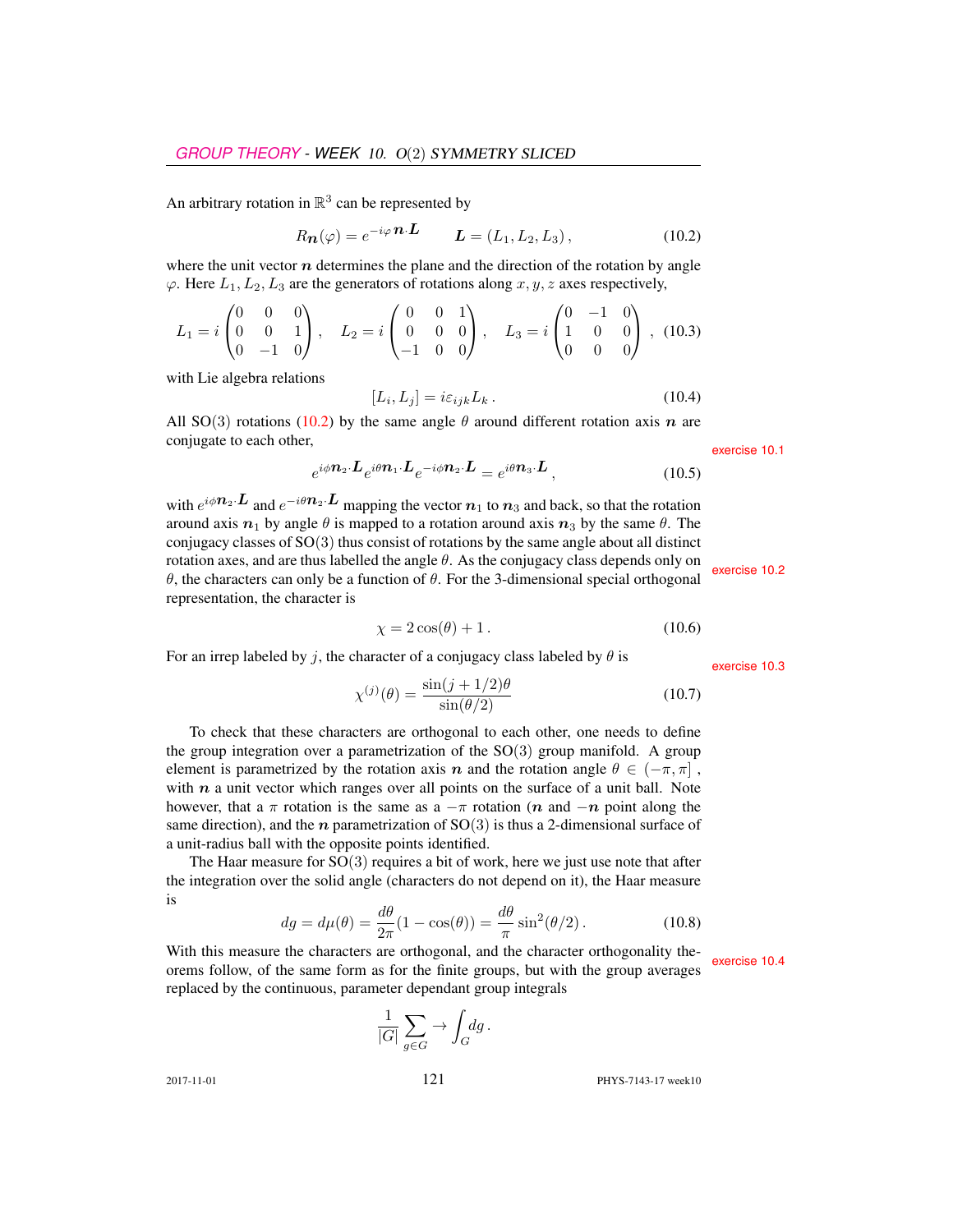

Figure 10.1: Two-modes flow before (a) and after (b) symmetry reduction by first Fourier mode slice. Here a long trajectory (red and blue) starting on the unstable manifold of the  $TW_1$  (red), until it falls on to the strange attractor (blue) and the shortest relative periodic orbit  $\overline{1}$  (magenta). Note that the relative equilibrium becomes an equilibrium, and the relative periodic orbit becomes a periodic orbit after the symmetry reduction.

The good news is that, as explained in ChaosBook.org Chap. *[Relativity for cyclists](http://birdtracks.eu/courses/PHYS-7143-17/continuous.pdf)* (and in *Group Theory - Birdtracks, Lie's, and Exceptional Groups* [2]), one never needs to actually explicitly construct a group manifold parametrizations and the corresponding Haar measure.

#### **10.3** Two-modes  $SO(2)$ -equivariant flow

Consider the pair of  $U(1)$ -equivariant complex ODEs

$$
\dot{z}_1 = (\mu_1 - i e_1) z_1 + a_1 z_1 |z_1|^2 + b_1 z_1 |z_2|^2 + c_1 \overline{z}_1 z_2
$$
  
\n
$$
\dot{z}_2 = (\mu_2 - i e_2) z_2 + a_2 z_2 |z_1|^2 + b_2 z_2 |z_2|^2 + c_2 z_1^2,
$$
 (10.9)

with  $z_1$ ,  $z_2$  complex, and all parameters real valued.

This system is a generic example of a few-modes truncation of a Fourier representation of some physical flow, such as fluid dynamics convection flow, truncated in such a way that the model exhibits the same symmetries as the full original problem, while being drastically simpler to study. It is a merely a toy model with no physical interpretation, just like the iconic Lorenz flow. We use it to illustrate the effects of continuous symmetry on chaotic dynamics.

We refer to this toy model as the *two-modes* system. It belongs to the family of simplest ODE systems that we know that (a) have a continuous  $U(1) / SO(2)$ , but no discrete symmetry (if at least one of  $e_j \neq 0$ ). (b) models 'weather', in the same sense that Lorenz equation models 'weather', (c) exhibits chaotic dynamics, (d) can be easily visualized, in the dimensionally lowest possible setting required for chaotic dynamics, with the full state space of dimension  $d = 4$ , and the SO(2)-reduced dynamics taking place in 3 dimensions, and (e) for which the method of slices reduces the symmetry by a single global slice hyperplane.

PHYS-7143-17 week10 122 2017-11-01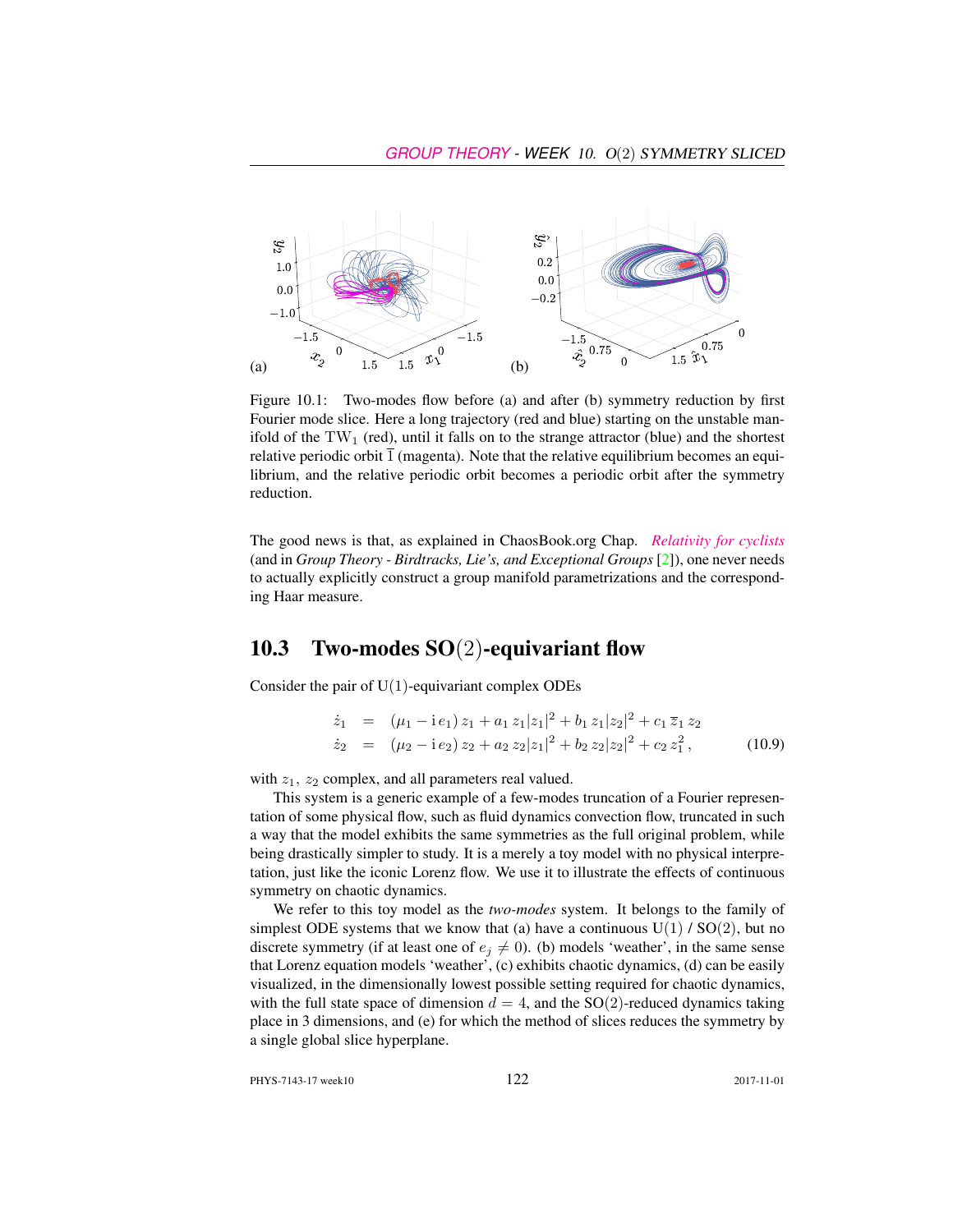The model has an unreasonably high number of parameters. After some experimentation we fix or set to zero various parameters, and in the numerical examples that follow, we settle for parameters set to

$$
\mu_1 = -2.8, \mu_2 = 1, e_1 = 0, e_2 = 1,
$$
  
\n
$$
a_1 = -1, a_2 = -2.66, b_1 = 0, b_2 = 0, c_1 = -7.75, c_2 = 1, (10.10)
$$

unless explicitly stated otherwise. For these parameter values the system exhibits chaotic behavior. Experiment! If you find a more interesting behavior for some other parameter values, please let us know. The simplified system of equations can now be written as a 3-parameter  $\{\mu_1, c_1, a_2\}$  two-modes system,

$$
\dot{z}_1 = \mu_1 z_1 - z_1 |z_1|^2 + c_1 \overline{z}_1 z_2
$$
  
\n
$$
\dot{z}_2 = (1 - i) z_2 + a_2 z_2 |z_1|^2 + z_1^2.
$$
 (10.11)

In order to numerically integrate and visualize the flow, we recast the equations in real variables by substitution  $z_1 = x_1 + iy_1$ ,  $z_2 = x_2 + iy_2$ . The two-modes system (10.9) is now a set of four coupled ODEs exercise 10.6

$$
\dot{x}_1 = (\mu_1 - r^2) x_1 + c_1 (x_1 x_2 + y_1 y_2), \qquad r^2 = x_1^2 + y_1^2 \n\dot{y}_1 = (\mu_1 - r^2) y_1 + c_1 (x_1 y_2 - x_2 y_1) \n\dot{x}_2 = x_2 + y_2 + x_1^2 - y_1^2 + a_2 x_2 r^2 \n\dot{y}_2 = -x_2 + y_2 + 2 x_1 y_1 + a_2 y_2 r^2.
$$
\n(10.12)

Try integrating  $(10.12)$  with random initial conditions, for long times, times much beyond which the initial transients have died out. What is wrong with this picture? Figure  $10.3$  (a) is a mess. As we show here, the attractor is built up by a nice 'stretch & fold' action, hidden from the view by the continuous symmetry induced drifts. That<br>is fixed by 'quotienting' model's  $SO(2)$  symmetry, and reducing the dynamics to a<br>3-dimensional symmetry-reduced state space, figure 10.

#### References

- [1] J.-Q. Chen, J. Ping, and F. Wang, *[Group Representation Theory for Physicists](http://dx.doi.org/10.1142/0262)* (World Scientific, Singapore, 1989).
- [2] P. Cvitanović, *[Group Theory Birdtracks, Lie's, and Exceptional Groups](http://dx.doi.org/10.1515/9781400837670)* (Princeton Univ. Press, Princeton, NJ, 2008).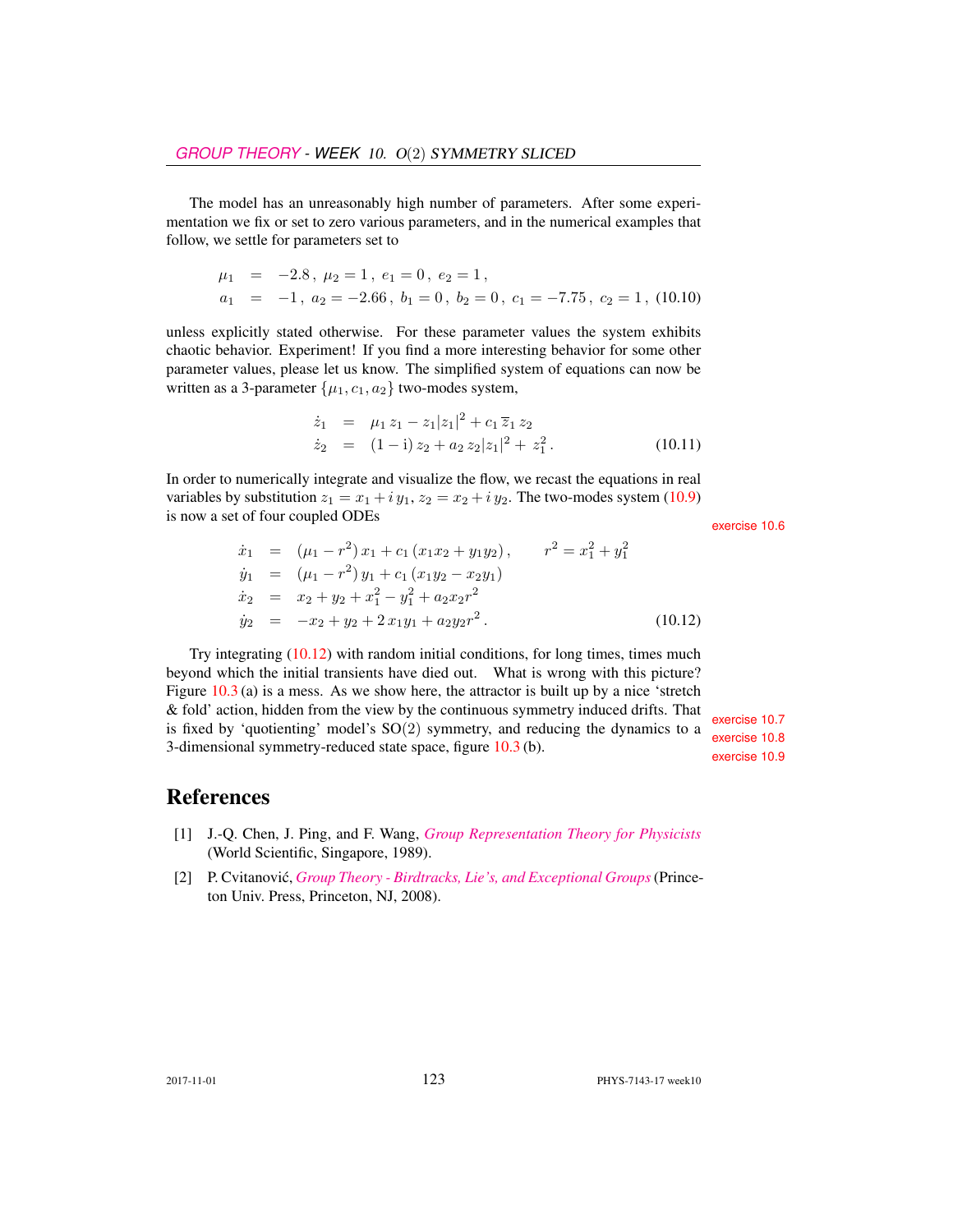#### **Exercises**

10.1. **Conjugacy classes of SO** $(3)$ : Show that all SO $(3)$  rotations  $(10.2)$  by the same angle  $\theta$  around any rotation axis  $n$  are conjugate to each other:

$$
e^{i\phi \mathbf{n}_2 \cdot \mathbf{L}} e^{i\theta \mathbf{n}_1 \cdot \mathbf{L}} e^{-i\phi \mathbf{n}_2 \cdot \mathbf{L}} = e^{i\theta \mathbf{n}_3 \cdot \mathbf{L}} \tag{10.13}
$$

Check this for infinitesimal  $\phi$ , and argue that from that it follows that it is also true for finite  $\phi$ . Hint: use the Lie algebra commutators (10.4).

10.2. The character of  $SO(3)$  3-dimensional representation: Show that for the 3-dimensional special orthogonal representation  $(10.2)$ , the character is

$$
\chi = 2\cos(\theta) + 1. \tag{10.14}
$$

Hint: evaluating the character explicitly for  $R_x(\theta)$ ,  $R_y(\theta)$  and  $R_z(\theta)$ .

10.3. The characters of  $SO(3)$  representations: Show that for an irrep labeled by j, the character of a conjugacy class labeled by  $\theta$  can be obtained by taking the trace of  $R_z^j(\theta)$ , and that the character is

$$
\chi^{(j)}(\theta) = \frac{\sin(j+1/2)\theta}{\sin(\theta/2)}.
$$
\n(10.15)

Verify that for  $j = 1$  this character is the three dimensional special orthogonal representation character (10.14).

10.4. The orthonormality of  $SO(3)$  characters: Verify that given the Haar measure (10.8), the characters  $(10.15)$  are orthogonal:

$$
\langle \chi(j) | \chi(j') \rangle = \int_G dg \, \chi^{(j)}(g^{-1}) \, \chi^{(j')}(g) = \delta_{jj'}.
$$
 (10.16)

10.5.  $U(1)$  equivariance of two-modes system for finite angles: Show that the vector field in two-modes system  $(10.9)$  is equivariant under  $(9.1)$ , the unitary group  $U(1)$  acting on  $\mathbb{R}^4 \cong \mathbb{C}^2$  as the  $k = 1$  and 2 modes:

$$
g(\theta)(z_1, z_2) = (e^{i\theta} z_1, e^{i2\theta} z_2), \quad \theta \in [0, 2\pi).
$$
 (10.17)

- 10.6. Integrate the two-modes system: Integrate (10.12) and plot a long trajectory of twomodes in the 4d state space,  $(x_1, y_1, y_2)$  projection, as in figure 10.3 (a). To save you time (typing in (10.12) is tedious), we have prepared for you python code, and online graded problem set [here.](https://phys7224.herokuapp.com/grader/homework5) If you do this exercise, please get started early, in order to make sure that the autograder is working, and forward to us the grades that you receive from the autograder.
- 10.7. **SO(2)** or harmonic oscillator slice: Construct a moving frame slice for action of  $SO(2)$  on  $\mathbb{R}^2$

$$
(x, y) \mapsto (x \cos \theta - y \sin \theta, x \sin \theta + y \cos \theta)
$$

by, for instance, the positive y axis:  $x = 0, y > 0$ . Write out explicitly the group transformation that brings any point back to the slice. What invariant is preserved by this construction?

10.8. Invariant subspace of the two-modes system: Show that  $(0, 0, x_2, y_2)$  is a flow invariant subspace of the two-modes system (10.12), i.e., show that a trajectory with the initial point within this subspace remains within it forever.

PHYS-7143-17 week10 124 2017-11-01